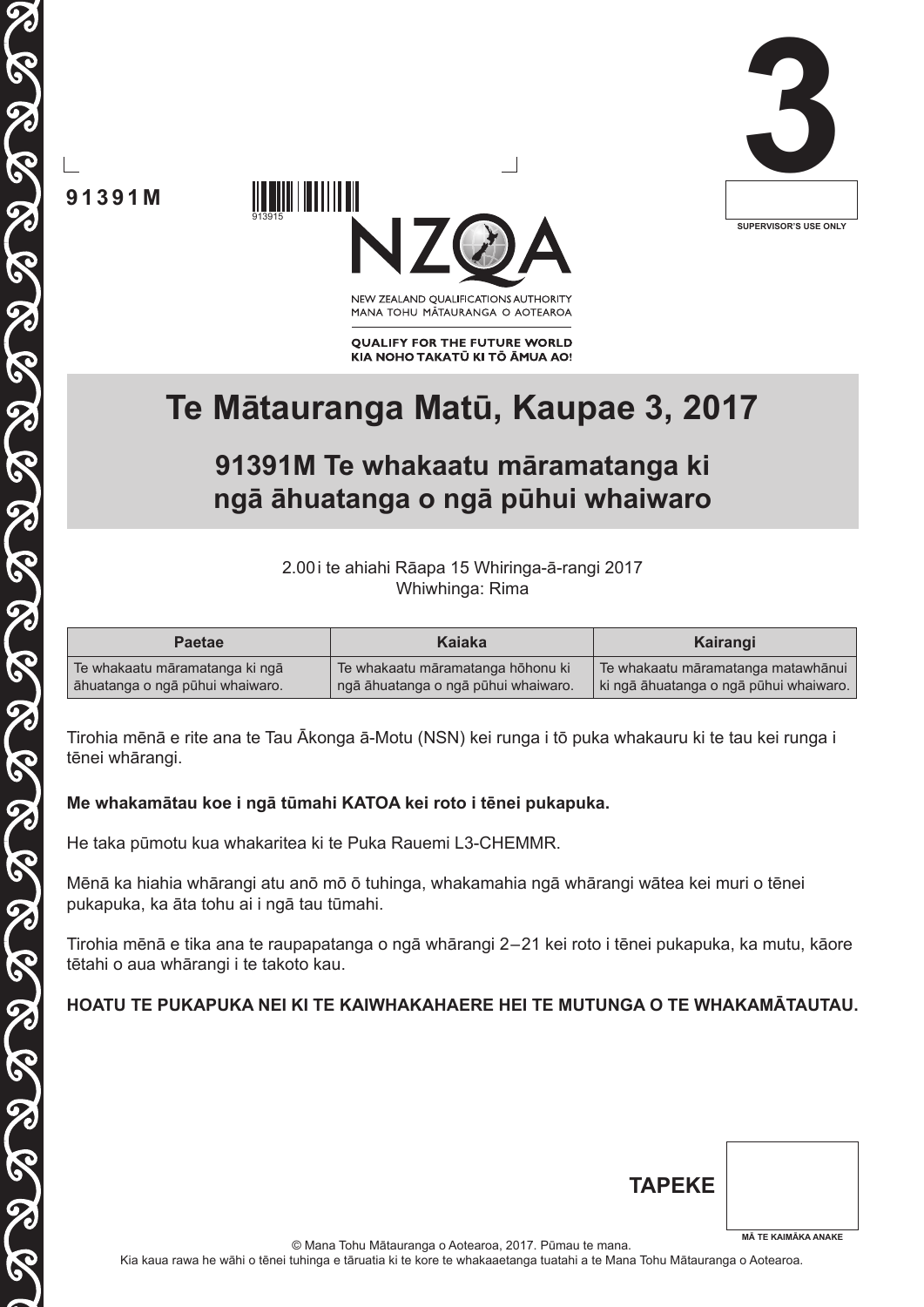### **TŪMAHI TUATAHI**

(a) Whakaotia te tūtohi i raro hei tohu i te ingoa IUPAC, te rōpū mahinga, te ture tātai hanganga hoki/rānei mō ngā pūhui whaiwaro e **whā anake ngā ngota waro**. Kua oti te rārangi tuatahi.

| Rōpū mahinga                                  | Ture tātai hanganga | Ingoa (nahanaha)<br><b>IUPAC</b> |
|-----------------------------------------------|---------------------|----------------------------------|
| Waiwaro rua                                   | $CH3CH2CH = CH2$    | waiwaro rua-1-pūwaro             |
|                                               |                     | 1-amine-2-mewaro<br>pōwaro       |
| <b>Āhiri</b><br>pūhaumāota<br>(Acyl chloride) |                     |                                  |
|                                               |                     | mehākawa pōwaro                  |
|                                               | $CH_3CH_2-C-CH_3$   |                                  |
| Hāparo-tahi                                   |                     |                                  |
| Pūhaukini                                     |                     | pūhaukini pūwaro                 |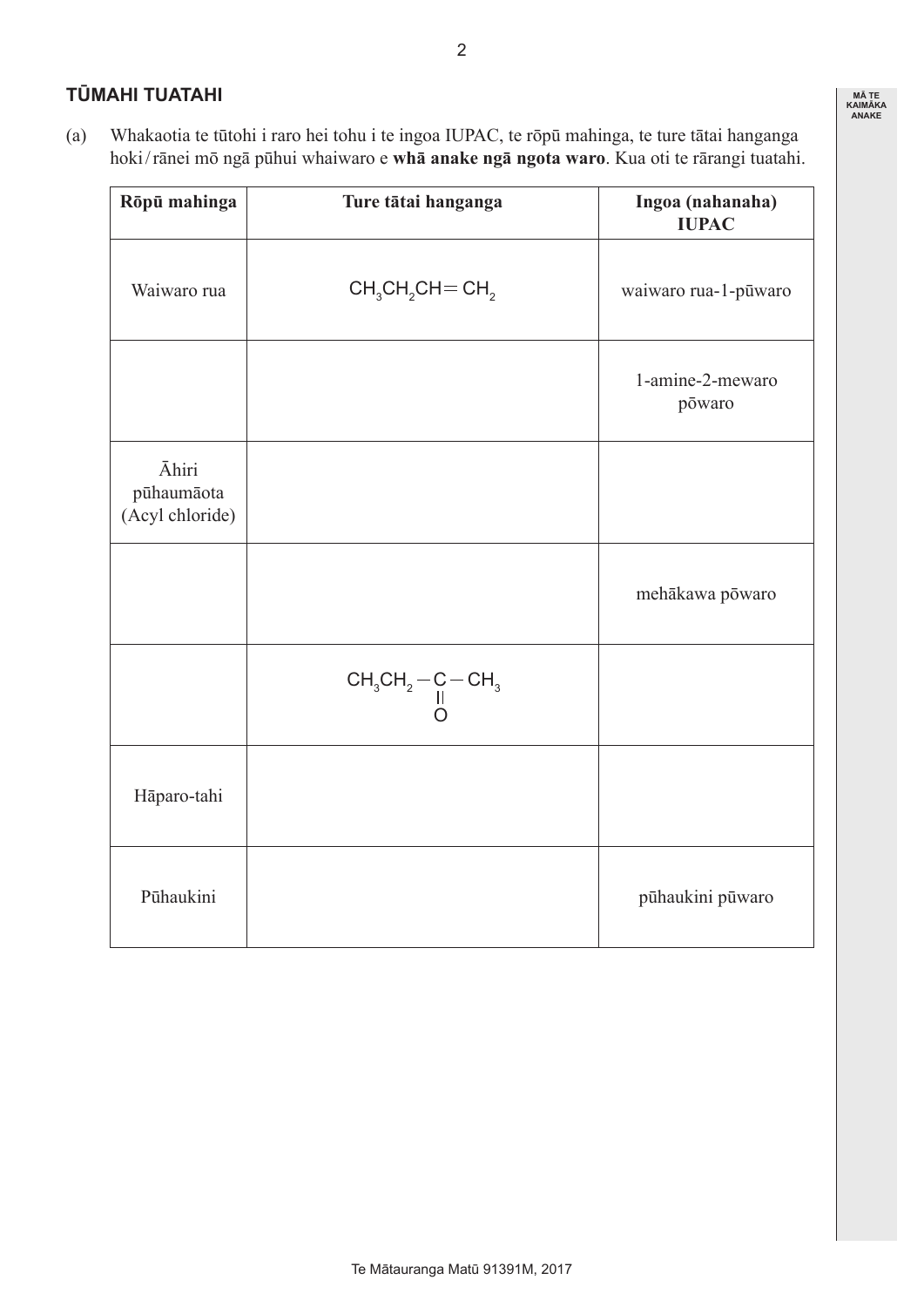### **QUESTION ONE**

(a) Complete the table below to indicate the IUPAC name, functional group, and/ or the structural formula for organic compounds that contain **only four carbon atoms**. The first row has been completed for you.

| <b>Functional</b><br>group | <b>Structural formula</b>                                                                                  | <b>IUPAC</b> (systematic)<br>name |
|----------------------------|------------------------------------------------------------------------------------------------------------|-----------------------------------|
| Alkene                     | $CH3CH2CH = CH2$                                                                                           | but-1-ene                         |
|                            |                                                                                                            | 2-methylpropan-1-amine            |
| Acyl chloride              |                                                                                                            |                                   |
|                            |                                                                                                            | propyl methanoate                 |
|                            | $\begin{array}{c} \text{CH}_3\text{CH}_2\!-\!\text{C}\!-\!\text{CH}_3 \\ \text{I} \\ \text{O} \end{array}$ |                                   |
| Aldehyde                   |                                                                                                            |                                   |
| Amide                      |                                                                                                            | butanamide                        |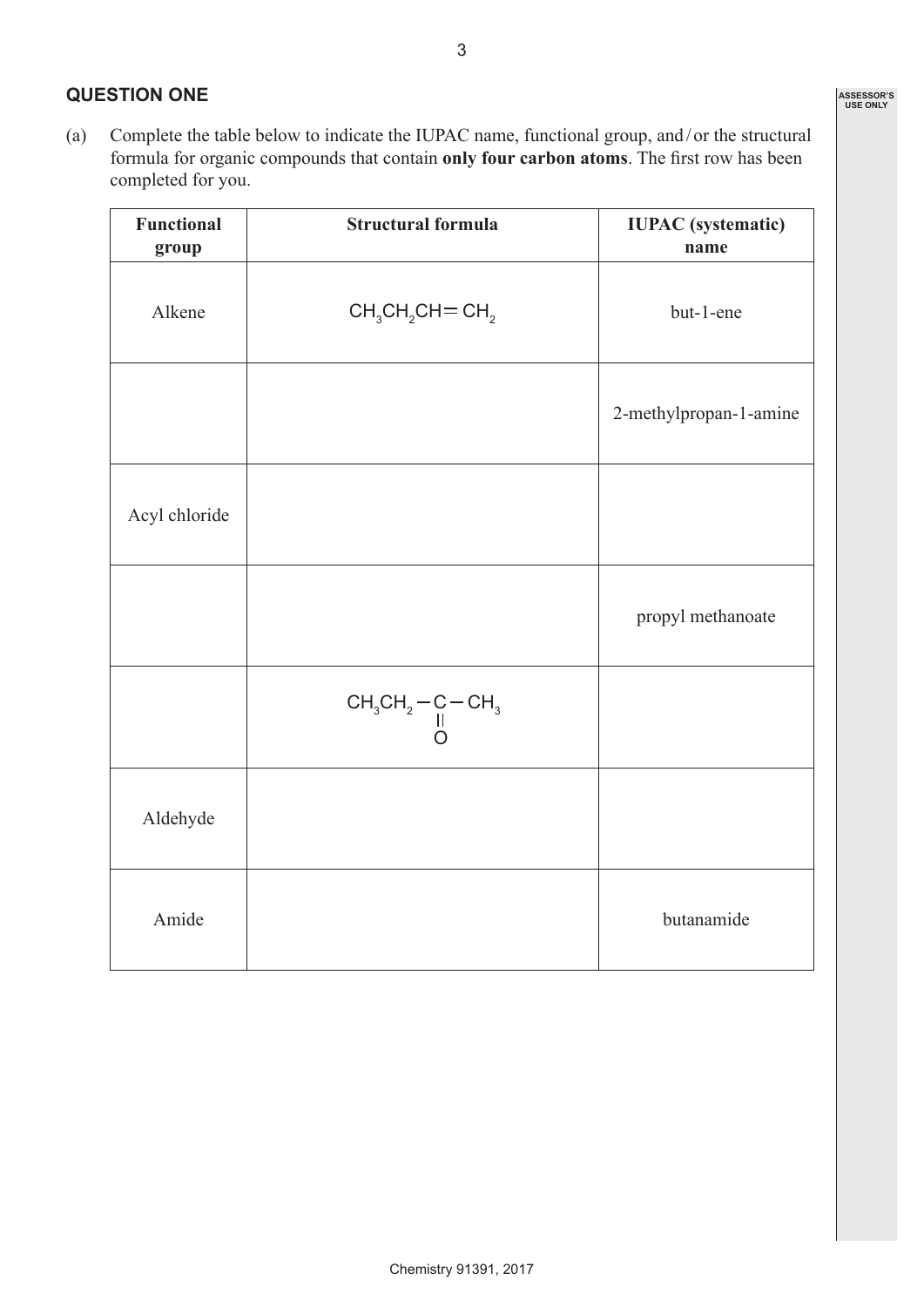(b) Whakaotia te mahere tauhohe e whai ake mā te tātuhi i ngā ture tātai hanganga o ngā pūhui waro e rua o **A** me **B**, me ngā hua matua, hua iti hoki o **C** me **D**.

 Me tautohu ngā whakahohe e rua 1 me 2, ka tohu i te momo tauhohenga ka puta i ia kaupae.

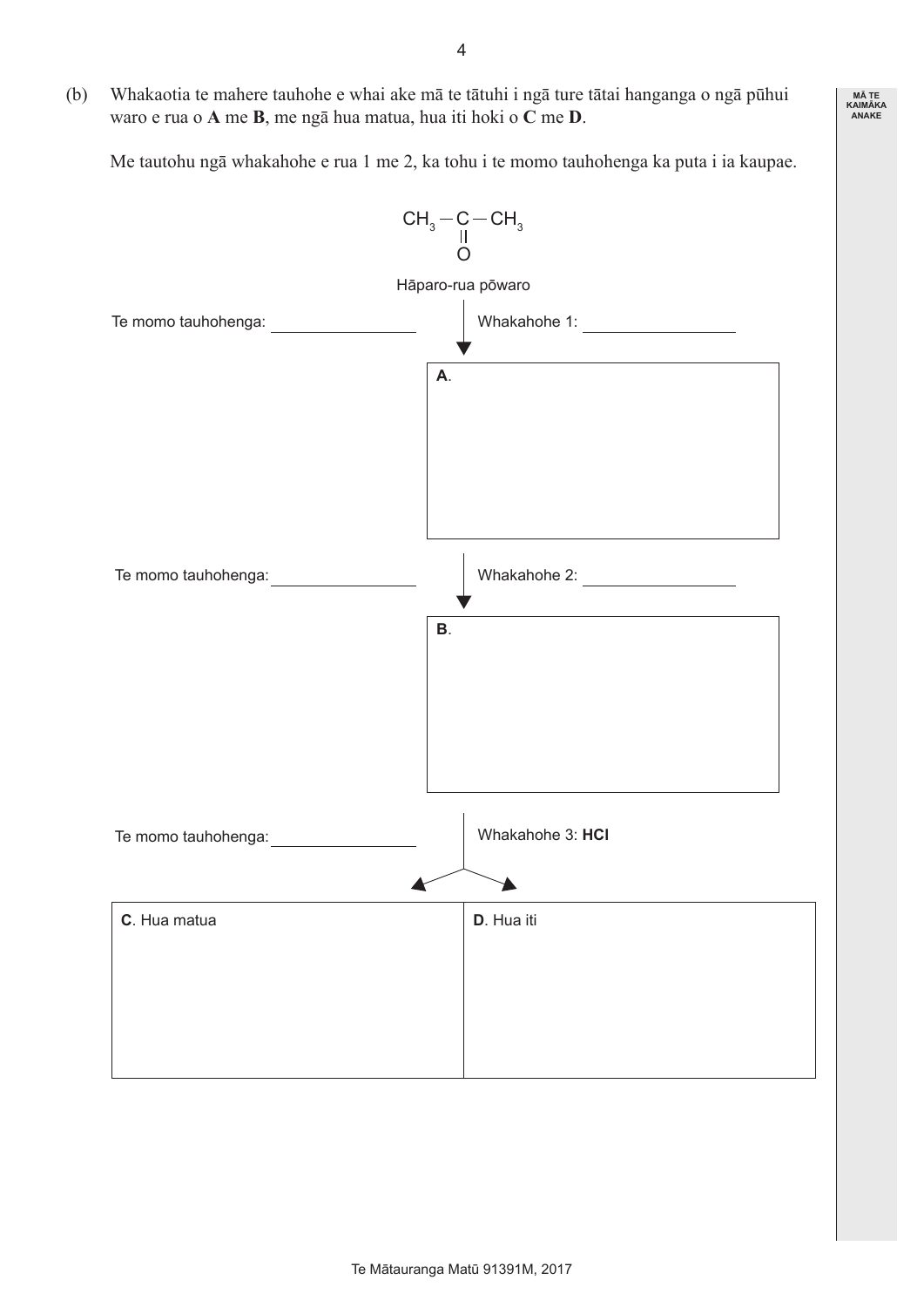(b) Complete the following reaction scheme by drawing the structural formulae of both organic compounds **A** and **B**, as well as the major and minor products **C** and **D**.

 Identify both reagents 1 and 2, and indicate the type of reaction occurring at each step.

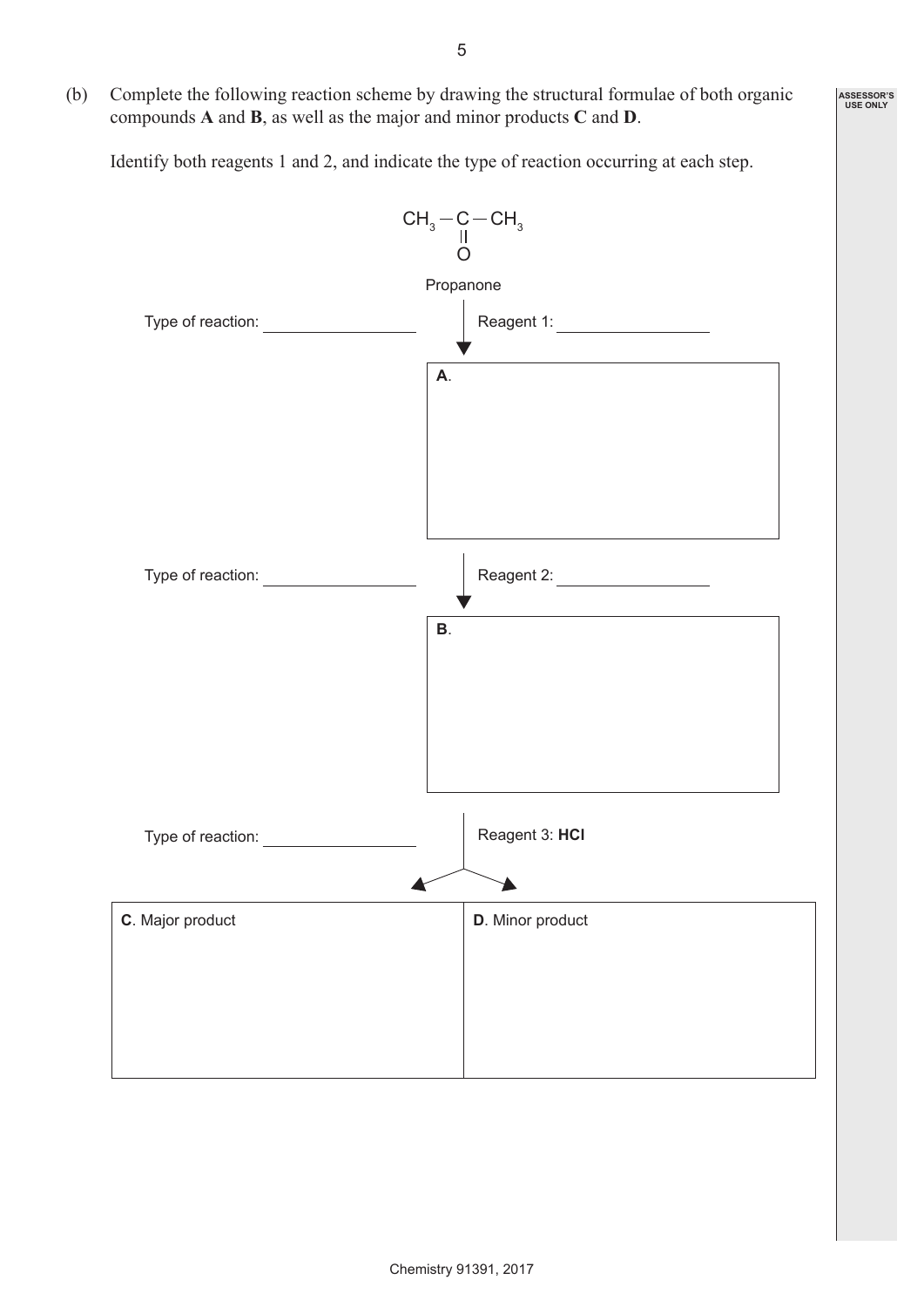6

- (c) Ka taea e ētahi pūhui waro te noho hei poinanaha whakaata (poinanaha ōmata). Ko tētahi tauira ko tētahi waiwaihā tuarua whai tātai rāpoi ngota  $C_A H_oOH$ .
	- (i) Tātuhia ngā poinanaha whakaata o te  $C_4H_9OH$  ki te pouaka i raro nei.

- (ii) Whakamāramatia te tikanga o ngā kupu poinanaha whakaata (poinanaha ōmata). I tō tuhinga, me:
	- tautohu te whakaritenga hanganga mō tētahi rāpoi ngota, pēnei i te  $C_4H_9OH$ , hei poinanaha whakaata
	- whakamārama me pēhea te wehewehe i ngā poinanaha whakaata tētahi i tētahi.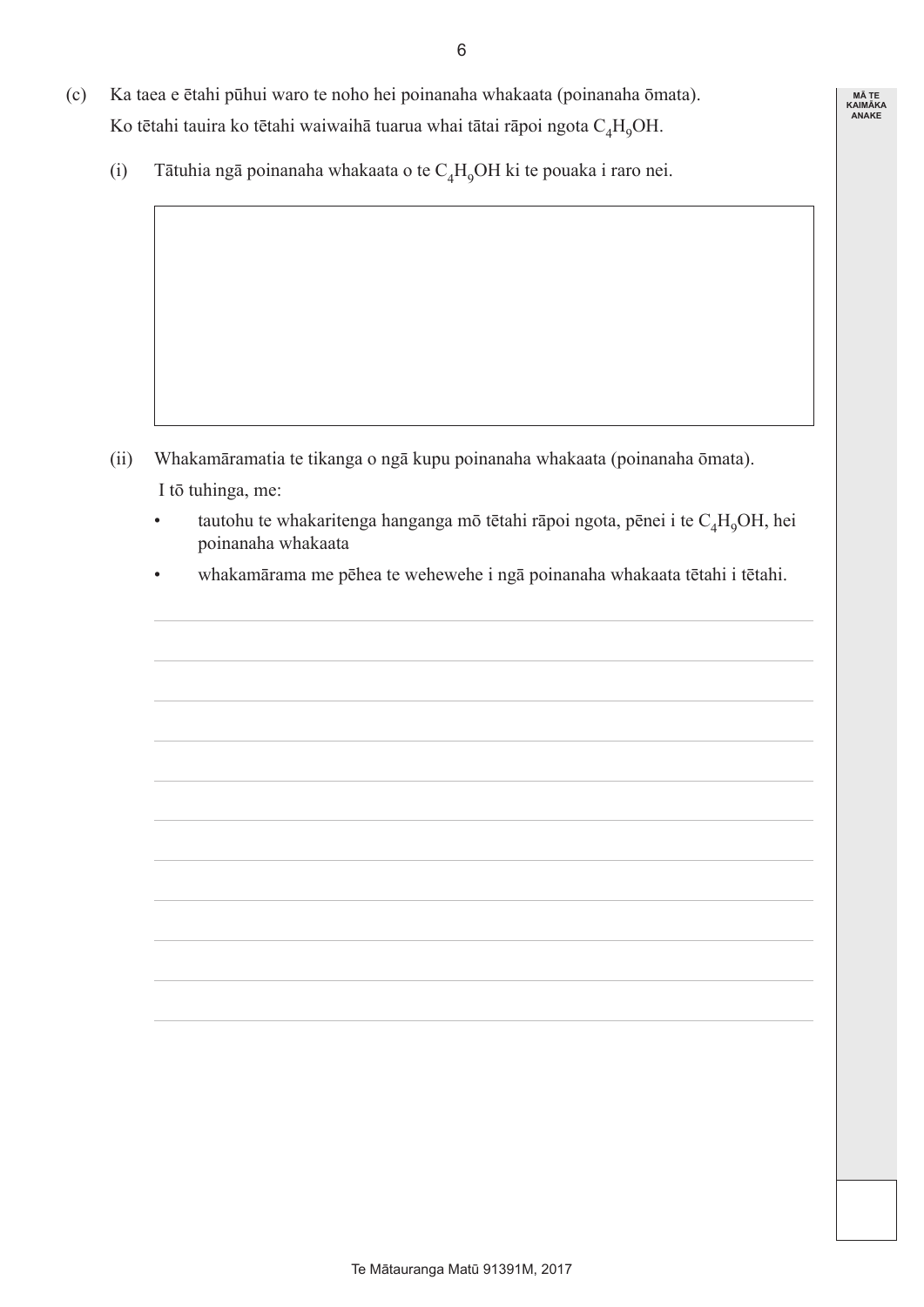- (c) Some organic compounds can exist as enantiomers (optical isomers). An example is a secondary alcohol with the molecular formula  $C_A H_0OH$ .
	- (i) Draw the enantiomers of  $C_4H_9OH$  in the box below.

- (ii) Explain what is meant by the term enantiomers (optical isomers). In your answer, you should:
	- identify the structural requirement for a molecule, such as  $C_4H_9OH$ , to exist as enantiomers
	- explain how enantiomers can be distinguished from each other.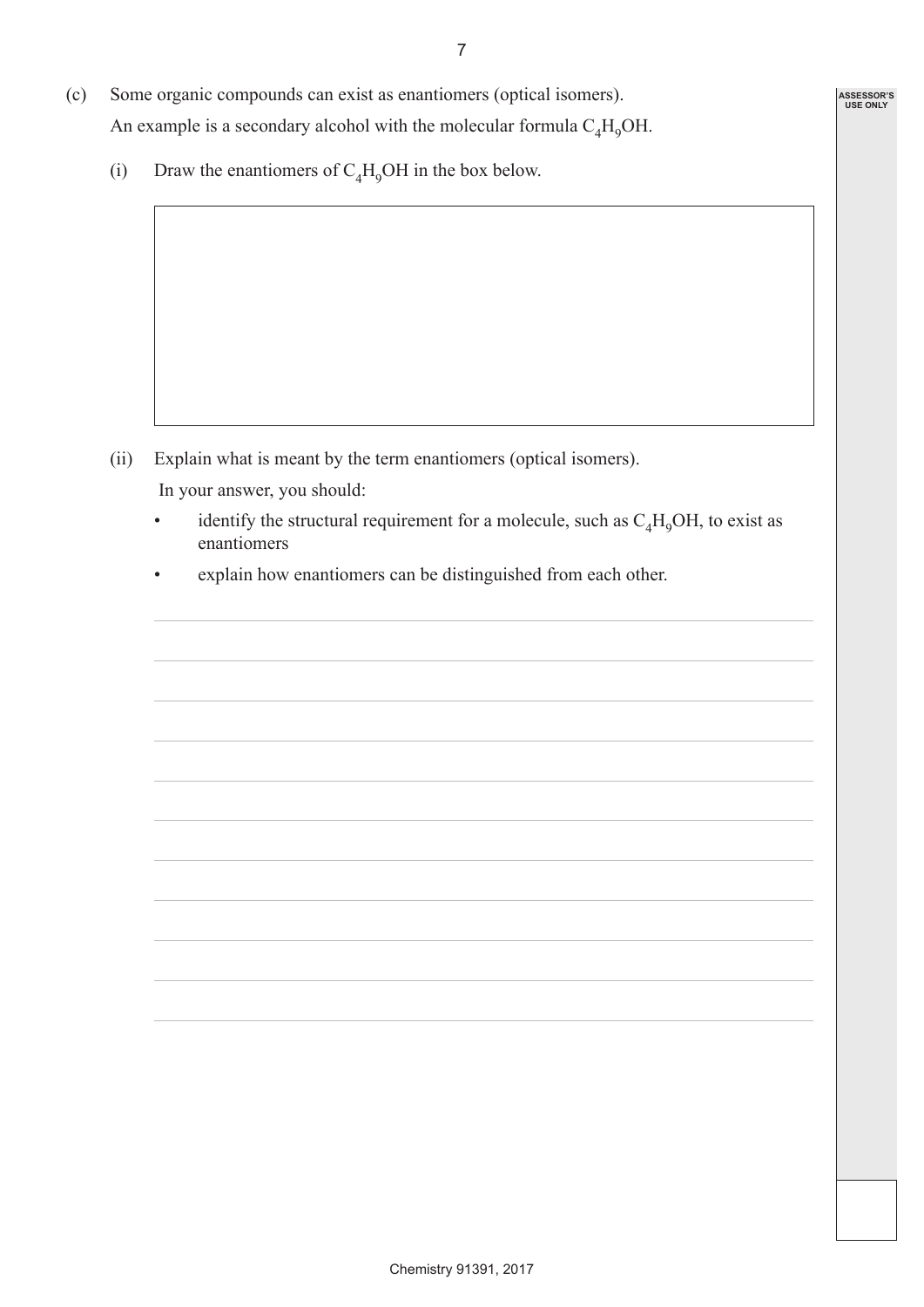### **TŪMAHI TUARUA**

(a) He poinanaha hanganga mekameka-tōtika te pūhui **P** me te pūhui **Q** whai tātai rāpoi ngota C5H12O. Ka taea e te pūhui **P** te waihanga poinanaha whakaata, engari kāore e taea e **Q**.

 Ina whakahohea ki te waikawa pungatara kukū, e rua ngā hua ka puta i te pūhui **P,** ngā pūhui **R** me **S**; kotahi anake te hua ka puta i te pūhui **Q**, arā, ko te pūhui **S**.

 Ina whakahohea te pūhui **Q** ki te *Whakahohe 1*, ka puta ko te waiwaro tahi haumāota, arā, ko te pūhui **T**.

 Ka tauhohe te pūhui **T** ki te NH3 kukū kia puta ko te pūhui **U**.

 Ka taea anō te pūhui **Q** te ōhiki kia puta ai te pūhui **V**, e whero ai te pepa tohu waikawa kikorangi.

 Ka taea anō te pūhui **V** te whakahohe ki te pūhui **Q** me te *Whakahohe 2*, kia puta ai he wē āngi1, arā, ko te pūhui **W**.

 Whakamahia ngā mōhiohio i runga hei tautohu i ngā pūhui **P** ki te **W**, me ngā *whakahohe* **1** me te **2**.

 *Kua whakaritea he wāhi i te pouaka i raro mō te whakamahere/tātaitanga.*

8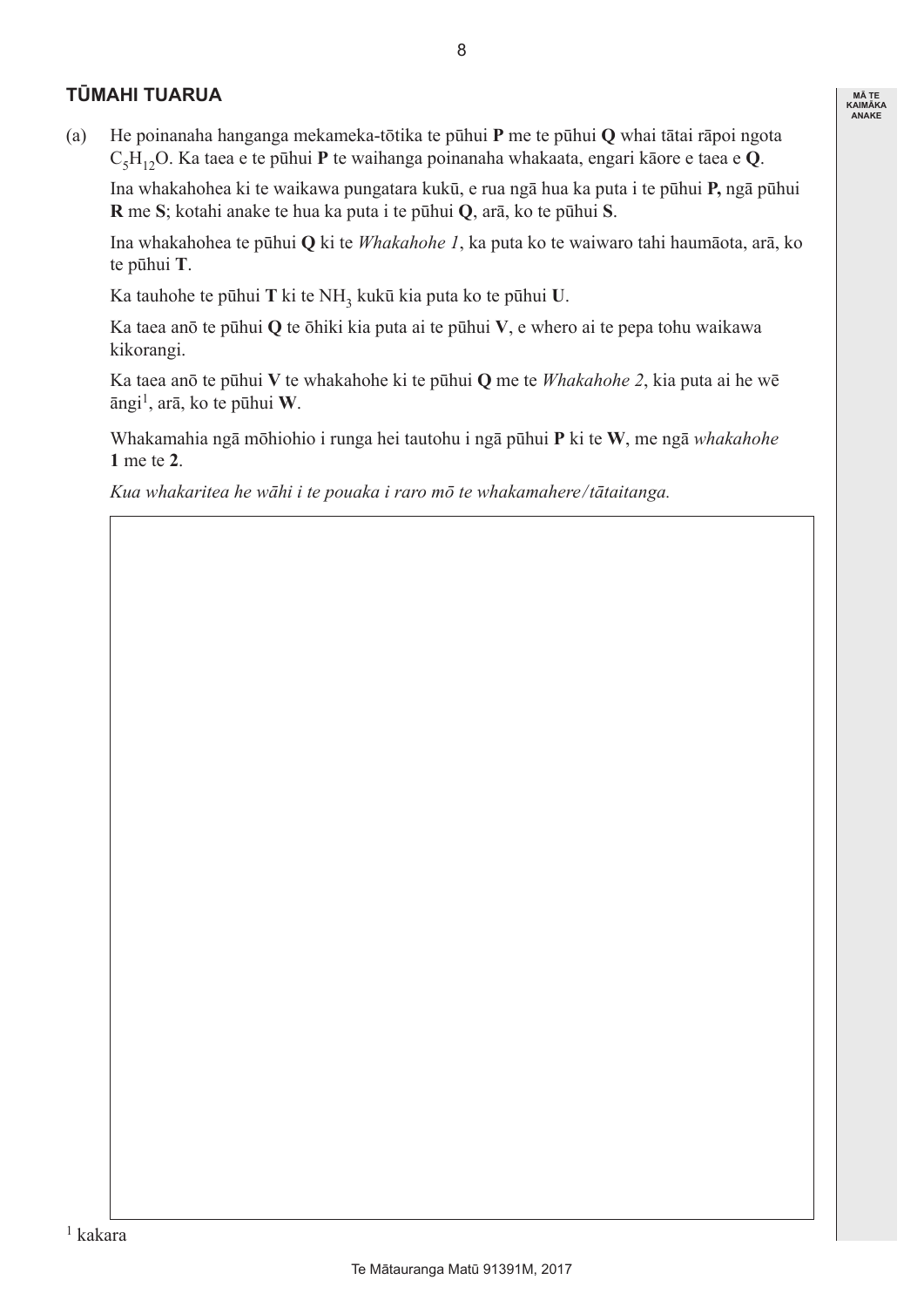### Whakaotia ngā tūtohi e whai ake mā te whakamahi i ngā mōhiohio i kitea i te whārangi 8.

| Pūhui        | Hanganga |
|--------------|----------|
| $\mathbf P$  |          |
| $\mathbf Q$  |          |
| $\mathbf R$  |          |
| $\mathbf S$  |          |
| $\mathbf T$  |          |
| $\mathbf U$  |          |
| $\mathbf{V}$ |          |
| $\mathbf{W}$ |          |

| Whakahohe 1 |  |
|-------------|--|
| Whakahohe 2 |  |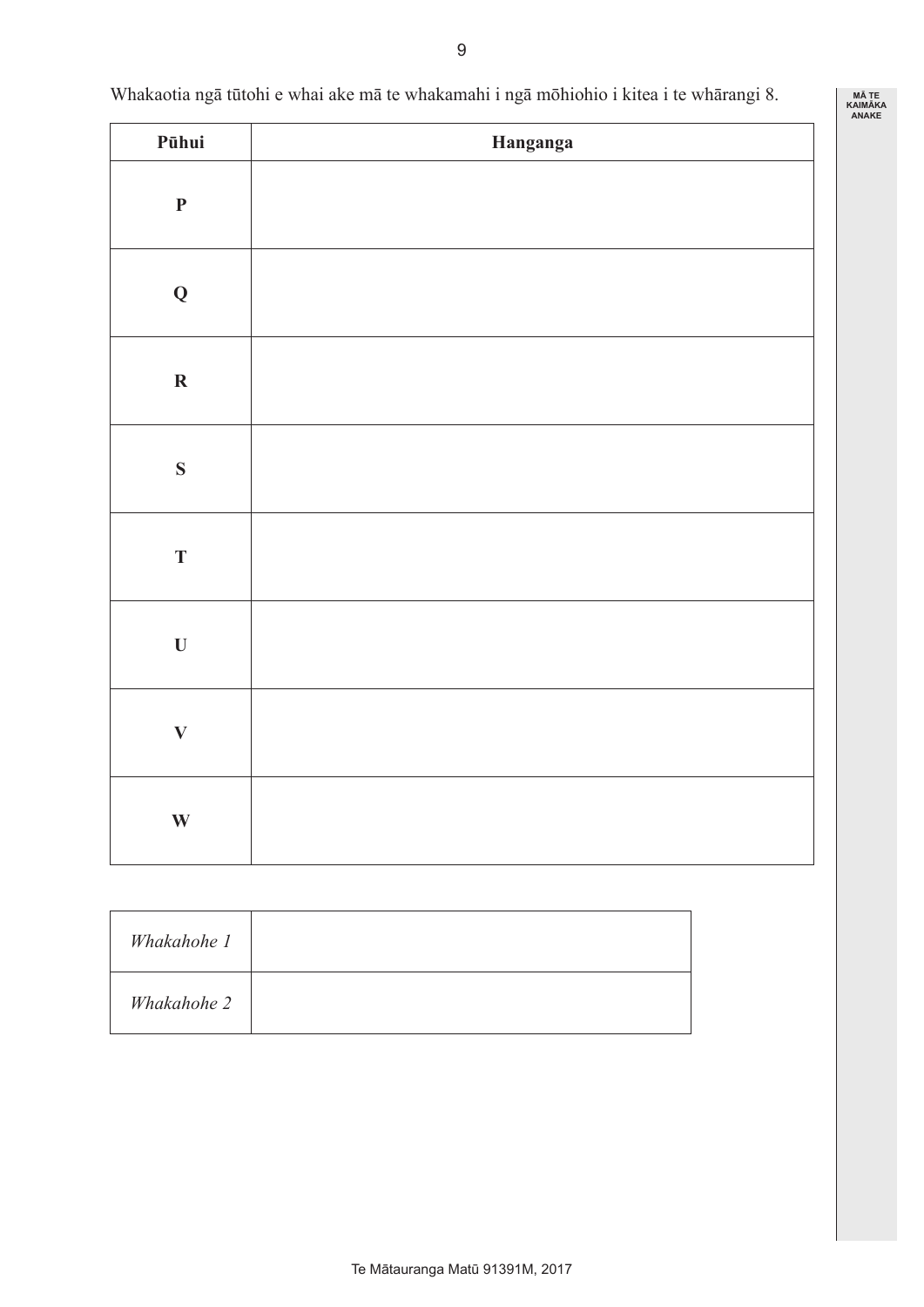### **QUESTION TWO**

When reacted with concentrated sulfuric acid, compound **P** forms two products, compounds **R** and **S**; compound **Q** forms only one product, compound **S**.

 When compound **Q** is reacted with *Reagent 1*, it forms a chloroalkane, compound **T**.

 Compound **T** reacts with concentrated NH<sup>3</sup> to form compound **U**.

 Compound **Q** can also be oxidised to form compound **V**, which will turn moist blue litmus paper red.

 Compound **V** can also be reacted with compound **Q** and *Reagent 2*, to form a sweet-smelling liquid, compound **W**.

 Use the information above to identify compounds **P** to **W**, and *reagents* **1** and **2**.

 *Space for planning/working is provided in the box below.*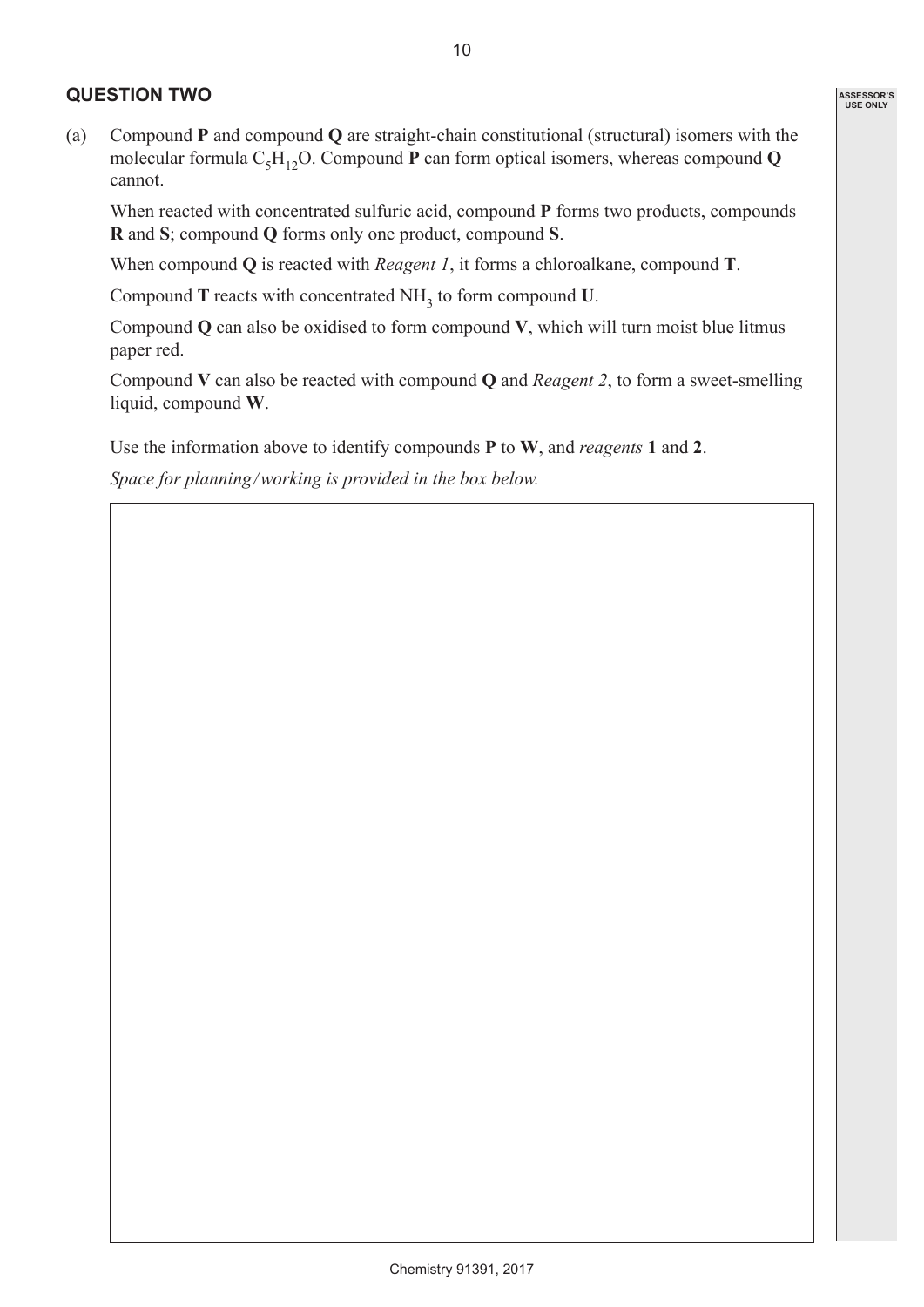| Compound                  | <b>Structure</b> |
|---------------------------|------------------|
| $\mathbf P$               |                  |
| $\mathbf Q$               |                  |
| $\boldsymbol{\mathrm{R}}$ |                  |
| ${\bf S}$                 |                  |
| $\mathbf T$               |                  |
| $\mathbf U$               |                  |
| $\mathbf{V}$              |                  |
| $\mathbf{W}$              |                  |

 Complete the following tables using the information found on page 10.

 $\overline{1}$ 

 $\overline{\Gamma}$ 

| Reagent 1 |  |
|-----------|--|
| Reagent 2 |  |

11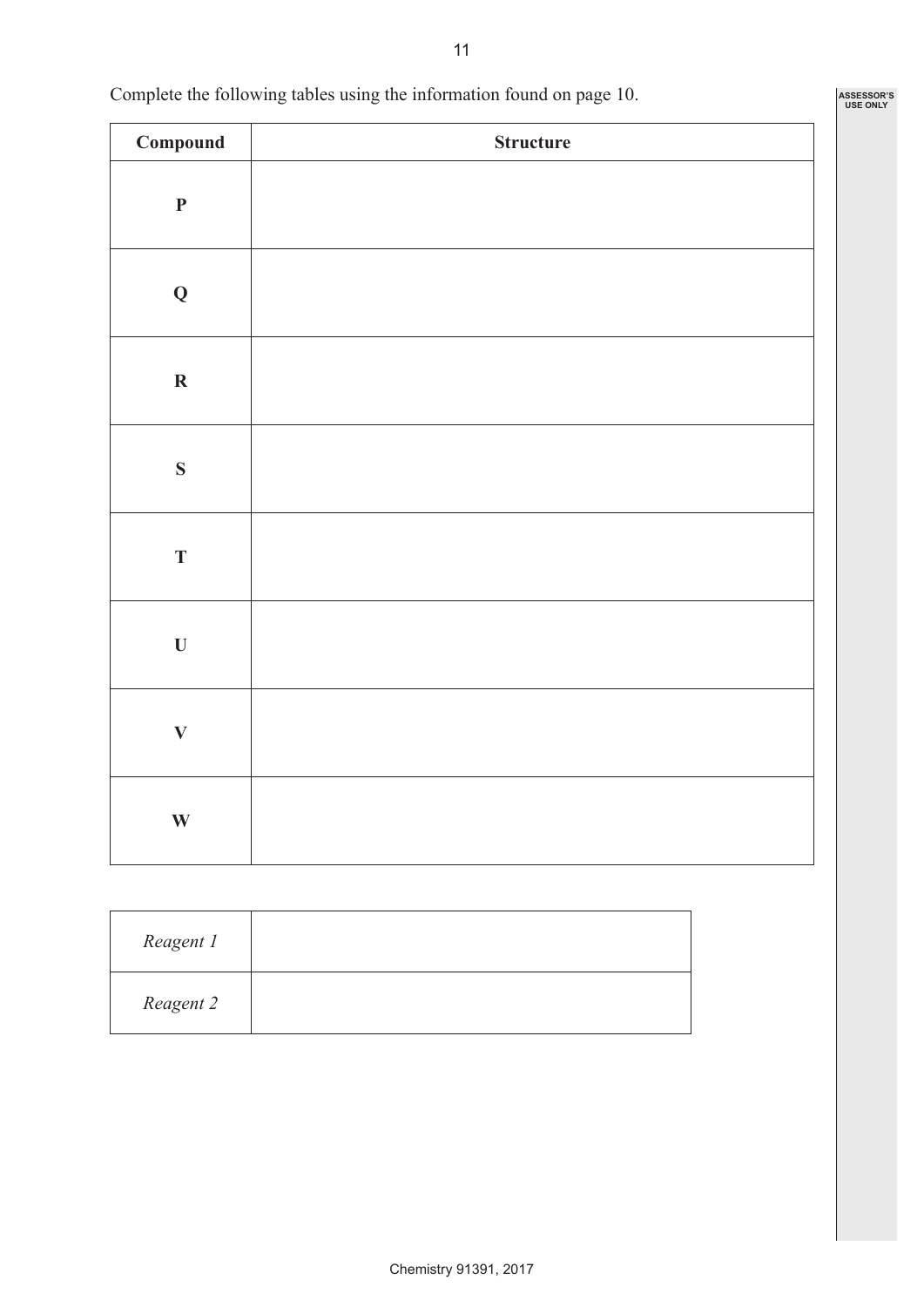**MĀ TE KAIMĀKA ANAKE**

(b) (i) Ka puta te hāparo-tahi pōwaro, te waikawa pōwaro rānei mā te tāpiri i tētahi mehanga konurehu pākawa konukita-rua kua whakawaikawatia ki te waihā-1-pōwaro.

> Whakamāramahia te tukanga taiwhanga ka whakamahia hei whakawhiti i te waihā-1-pōwaro ki te **hāparo-tahi pōwaro**.

 I tō tuhinga, me:

- • whakarārangi mai i te tukanga mō te whakawhiti, me te whakaahua i ngā huringa tae ka tūhonoa ki ngā momo kei roto
- tuhi i te momo tauhohenga kei te puta
- whakamārama he pēhea te whakarite a te tukanga kia kohia ko te **hāporo-tahi pōwaro** anake.

 (ii) Whakamāramahia mai me pēhea te whakamahi i te mehanga a Benedict hei wehewehe i te hāparo-rua pōwaro me te hāparo-tahi pōwaro.

 I tō tuhinga, me whakauru:

- • ko ngā kitenga ka puta e tūhono ana ki ngā pūhui whaiwaro kei roto
- • te momo tauhohenga kei te puta
- • ngā whārite hāngai e whakaatu ana i ngā matū hohe whaiwaro me ngā hua kei raro.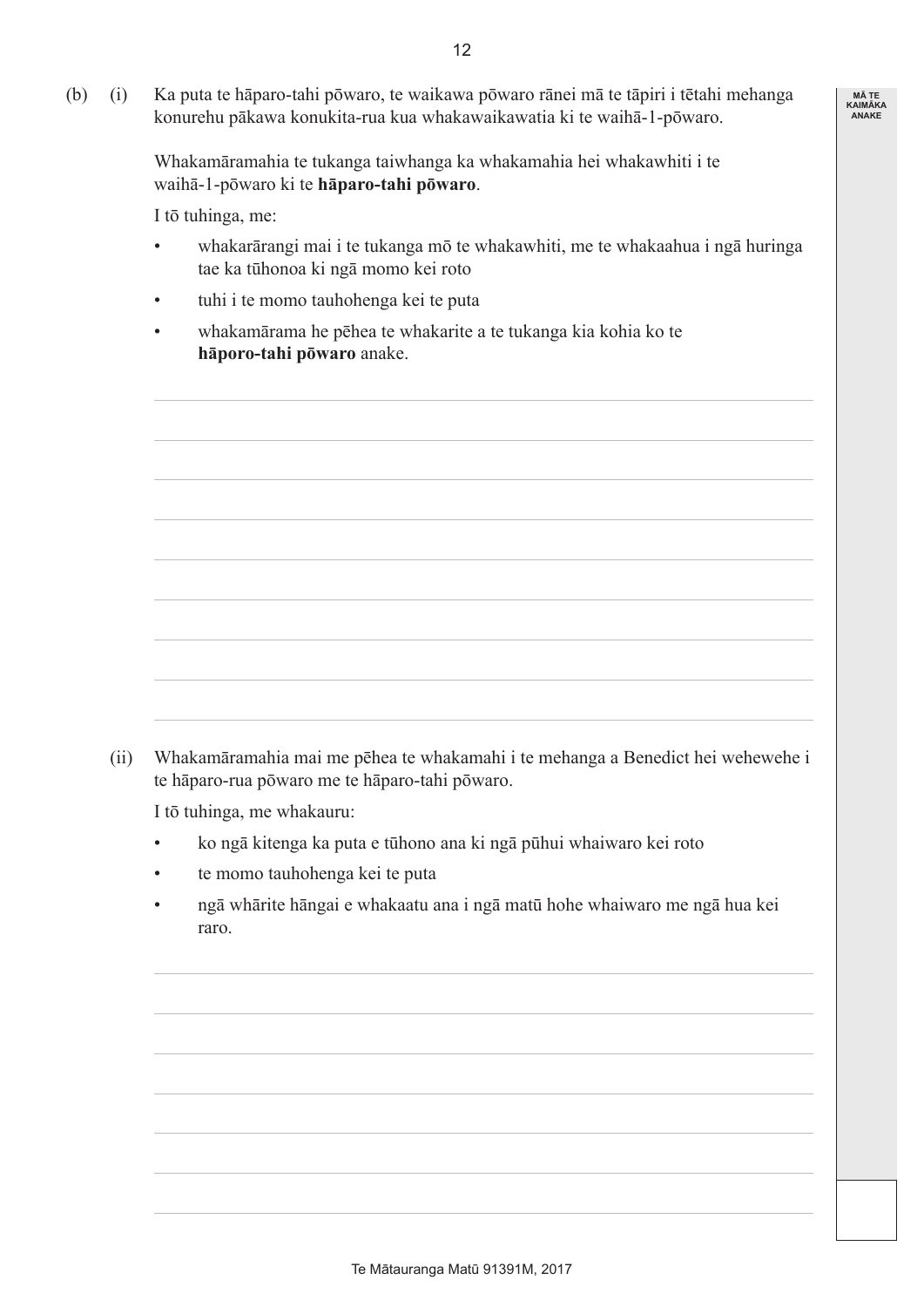(b) (i) Adding an acidified potassium dichromate solution to propan-1-ol can produce either propanal or propanoic acid.

 Explain the laboratory procedure used to convert propan-1-ol to **propanal**.

 In your answer, you should:

- • outline the procedure for the conversion, and describe any colour changes linked to the species involved
- state the type of reaction occurring
- explain how the procedure ensures only **propanal** is collected.

 (ii) Explain how Benedict's solution can be used to distinguish between propanone and propanal.

 In your answer, you should include:

- any observations made linked to the organic compounds involved
- the type of reaction occurring
- relevant equations showing any organic reactants and products involved.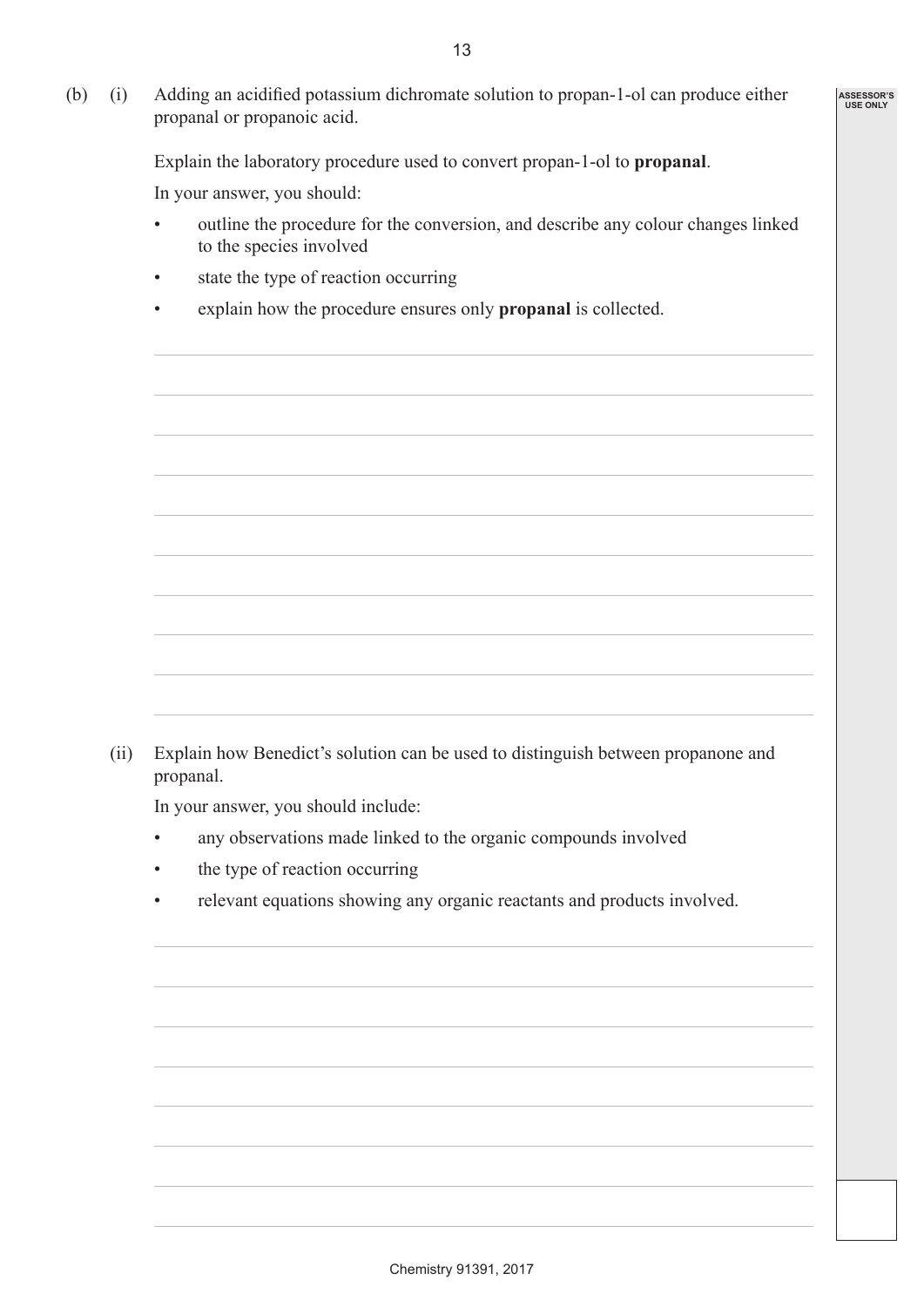### **MĀ TE KAIMĀKA ANAKE**

### **TŪMAHI TUATORU**

He rāpoi ngota ngā pētini ka puta ina paheko ai ngā waikawa amino.

E whakaatu ana ngā hanganga e whai ake i ngā waikawa amino hītina (cysteine) me te herina (serine).



(a) (i) Ki ngā pouaka i raro, whakaaturia kia rua ngā pētini-rua ka taea mā te paheko i ngā waikawa amino e rua e whakaaturia ana i runga ake.

| Pētini-rua 1: |  |
|---------------|--|
|               |  |
|               |  |
|               |  |
|               |  |
|               |  |
| Pētini-rua 2: |  |
|               |  |
|               |  |
|               |  |
|               |  |
|               |  |

(ii) Porowhitatia te rōpū mahinga pūhaukini i runga i TĒTAHI o ngā pētini-rua kua tuhia e koe i te wāhanga (i).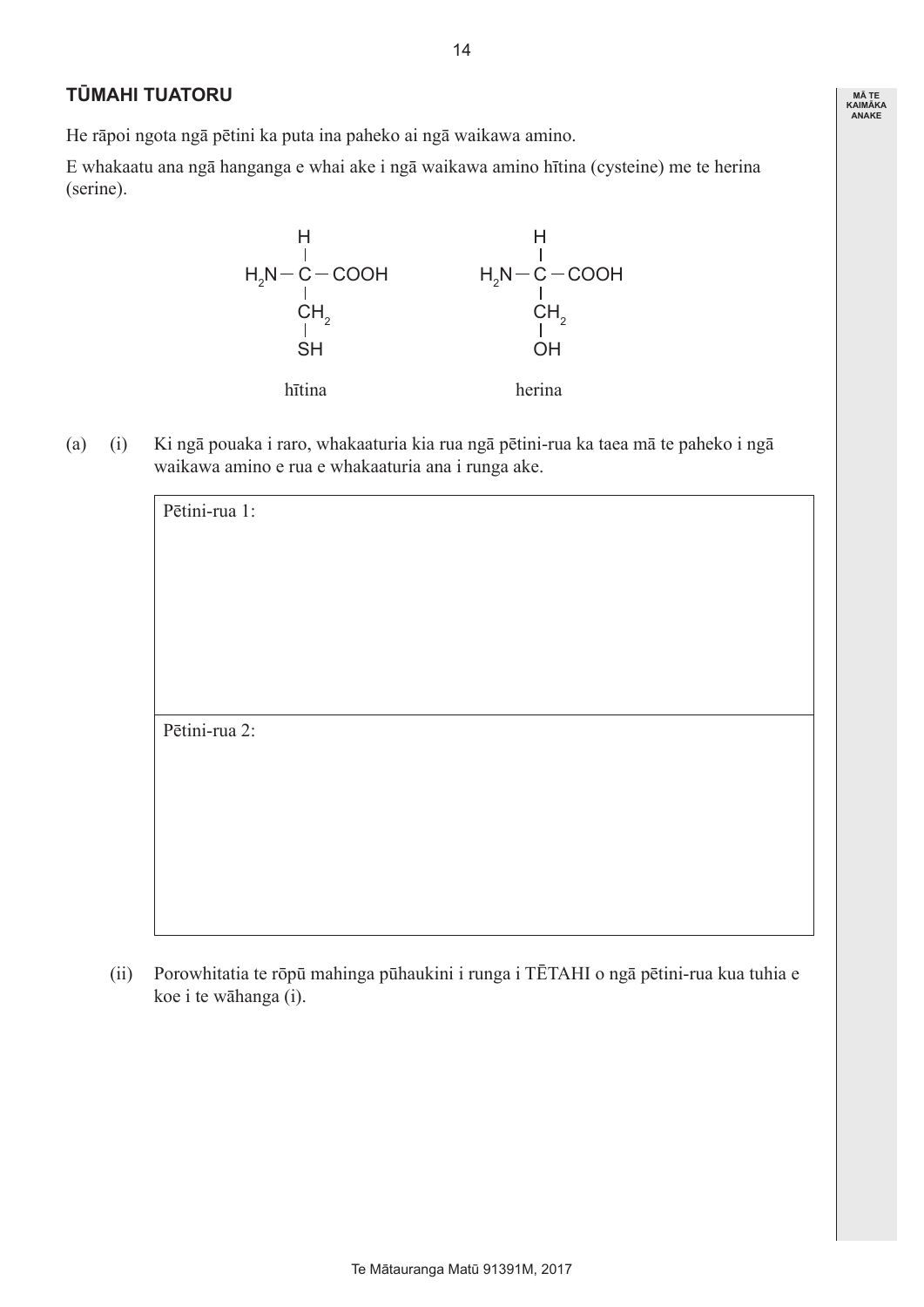### **QUESTION THREE**

Peptides are molecules that form when amino acids combine.

The following structures show the amino acids cysteine and serine.



(a) (i) In the boxes below, show two possible dipeptides that can be formed by combining the two amino acids shown above.

| Dipeptide 1: |  |  |  |
|--------------|--|--|--|
|              |  |  |  |
|              |  |  |  |
|              |  |  |  |
|              |  |  |  |
|              |  |  |  |
|              |  |  |  |
|              |  |  |  |
|              |  |  |  |
| Dipeptide 2: |  |  |  |
|              |  |  |  |
|              |  |  |  |
|              |  |  |  |
|              |  |  |  |
|              |  |  |  |
|              |  |  |  |
|              |  |  |  |
|              |  |  |  |

 (ii) Circle the amide functional group on ONE of the dipeptides drawn in part (i).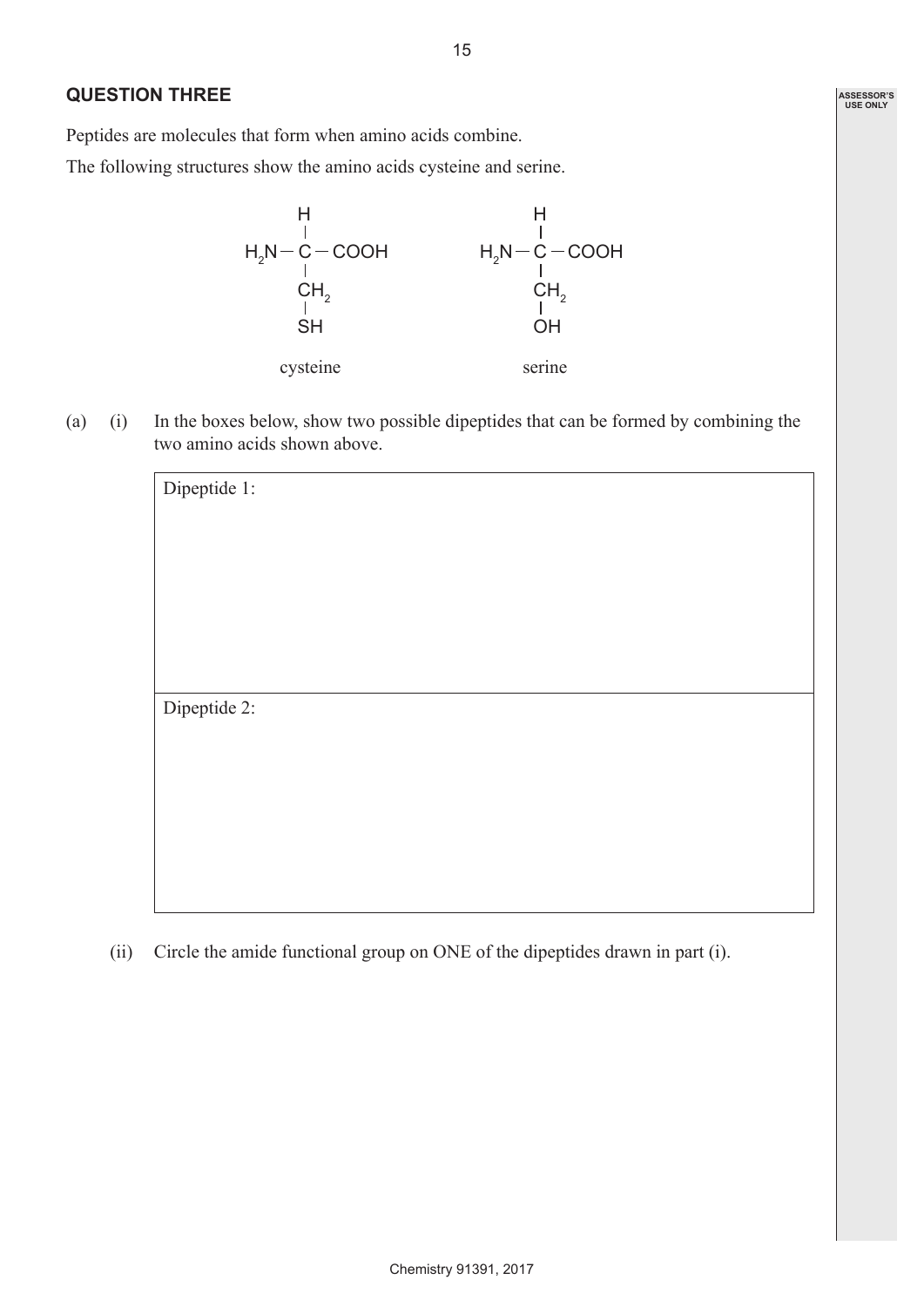(b) He waerau te Nomex® ka whakamahia i roto i ngā kākahu o ngā kaipatu ahi. Ka hangaia mai te Nomex® ki ngā waetahi rerekē e rua ka honoa tahitia kia puta ai te mekameka waerau.

 E whakaaturia ana i raro ko tētahi wāhanga iti o te hanganga o te Nomex®.



Kia mōhio:  $\bigcap$  he rīngi penehīni, ā, e kore mō te huri ina hono tahi ai ngā waetahi kia puta ai te waerau.

Whakamāramahia te hanganga o te waerau, Nomex®.

 I tō tuhinga me whakauru koe:

- te ingoa o te rōpū mahinga e honohono ana i ngā waetahi
- • he tātuhinga o ngā waetahi e rua
- • he whakarōpūtanga o te momo waerau ka puta, me tētahi whakamāramatanga hei parahau i tō kōwhiringa.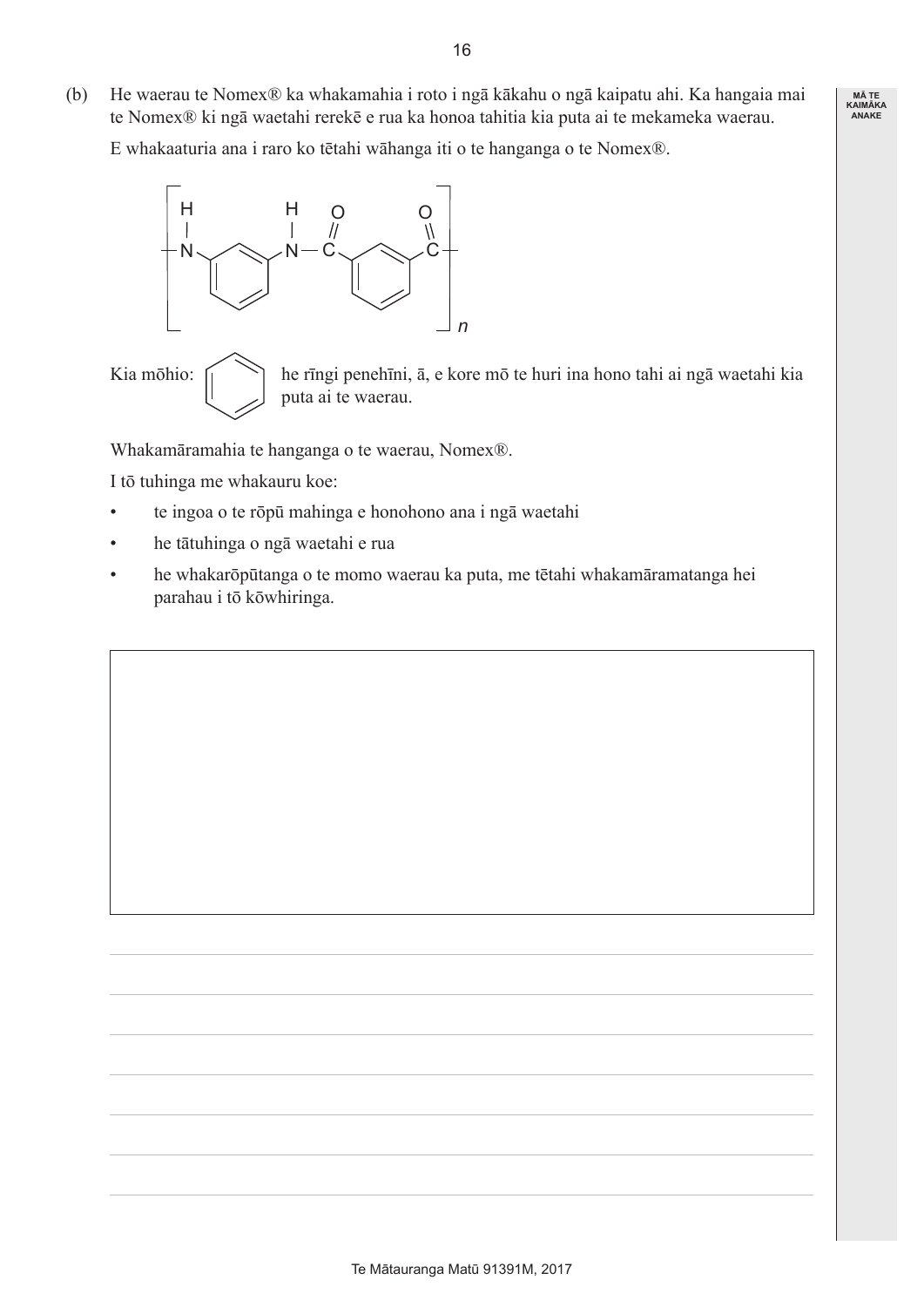(b) Nomex® is a polymer used in firefighters'suits. Nomex® is made up of two different monomers bonded together to form the polymer chain.

 A small portion of the structure of Nomex® is shown below.



Note:  $\bigcap$  is a benzene ring and does not change when the monomers bond together to form the polymer.

Explain the structure of the polymer, Nomex®.

 In your answer, you should include:

- the name of the functional group linking the monomers
- • a drawing of both monomers
- • a classification of the type of polymer formed, with an explanation to justify your choice.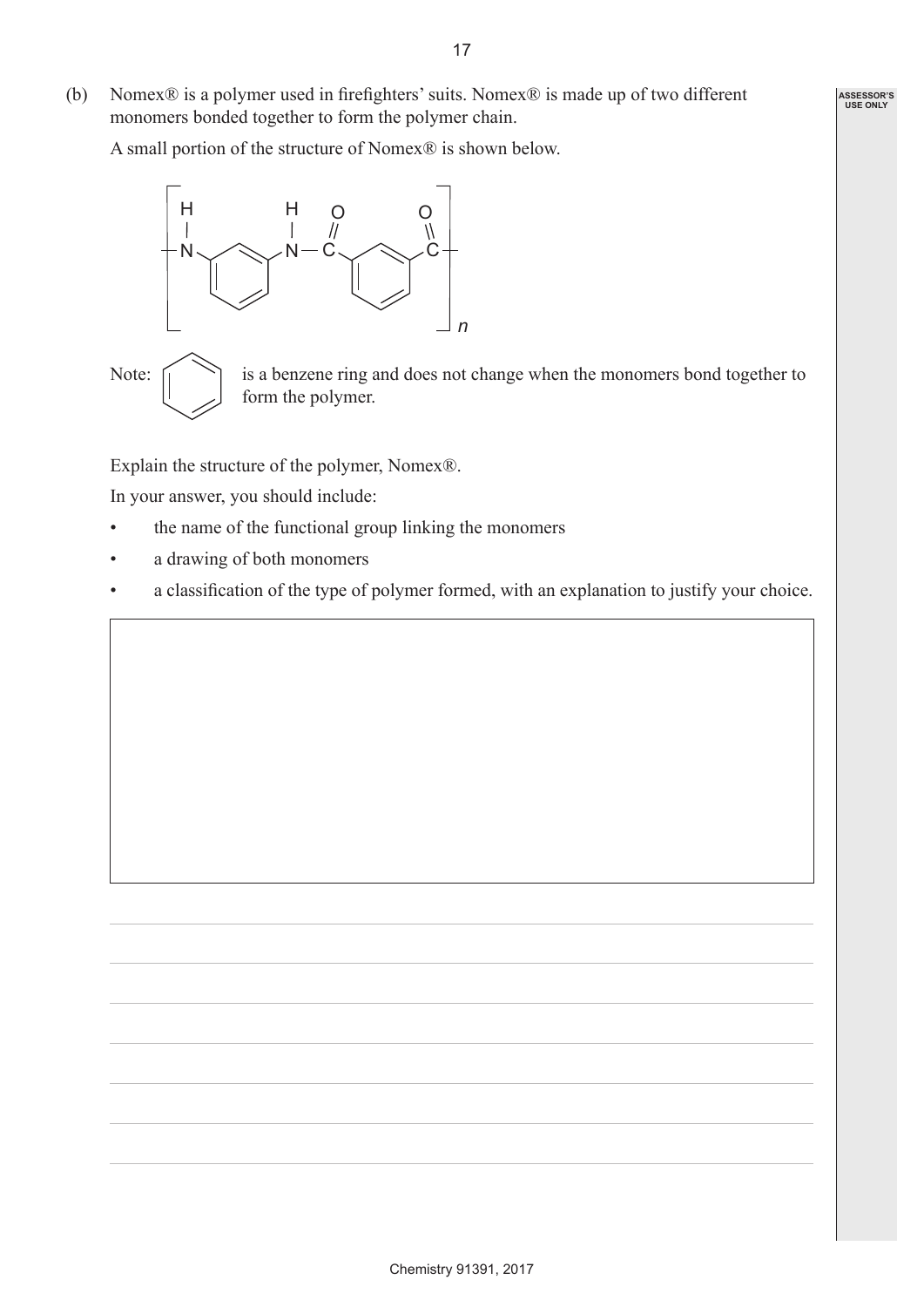(c) Ka taea ngā waerau pērā i te Nomex® te whakapāheko ā-wai mā te waikawa, pāpāhua waiwai rānei.

 Whakaaturia ngā hua o te whakapāheko ā-wai o te Nomex® mā te whakamahi i te:

 (i) waikawa waiwai

 (ii) pāpāhua waiwai.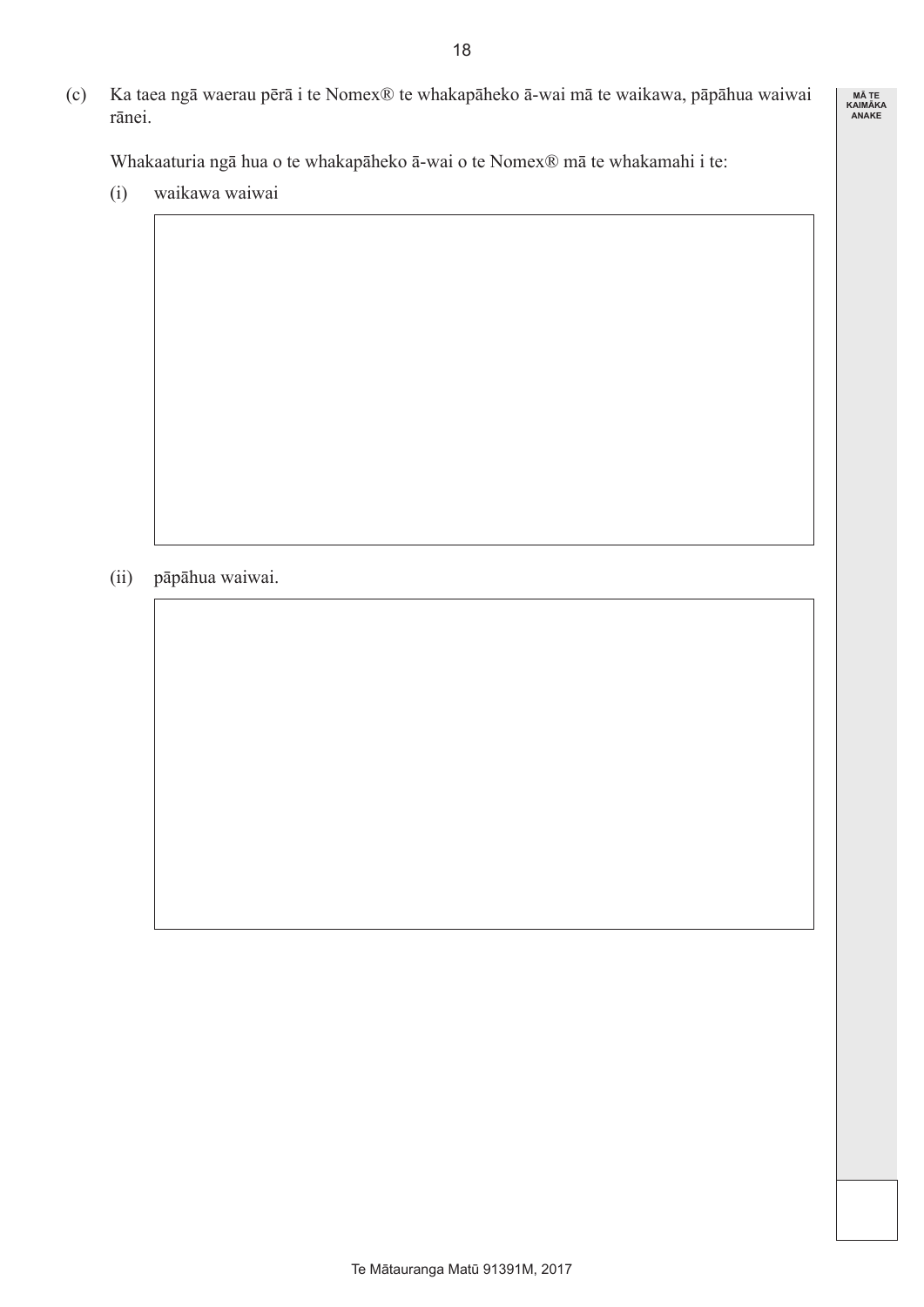**ASSESSOR'S USE ONLY**

(c) Polymers such as Nomex® can be hydrolysed by either aqueous acid or base.

 Show the products of the hydrolysis of Nomex® using:

 (i) aqueous acid

(ii) aqueous base.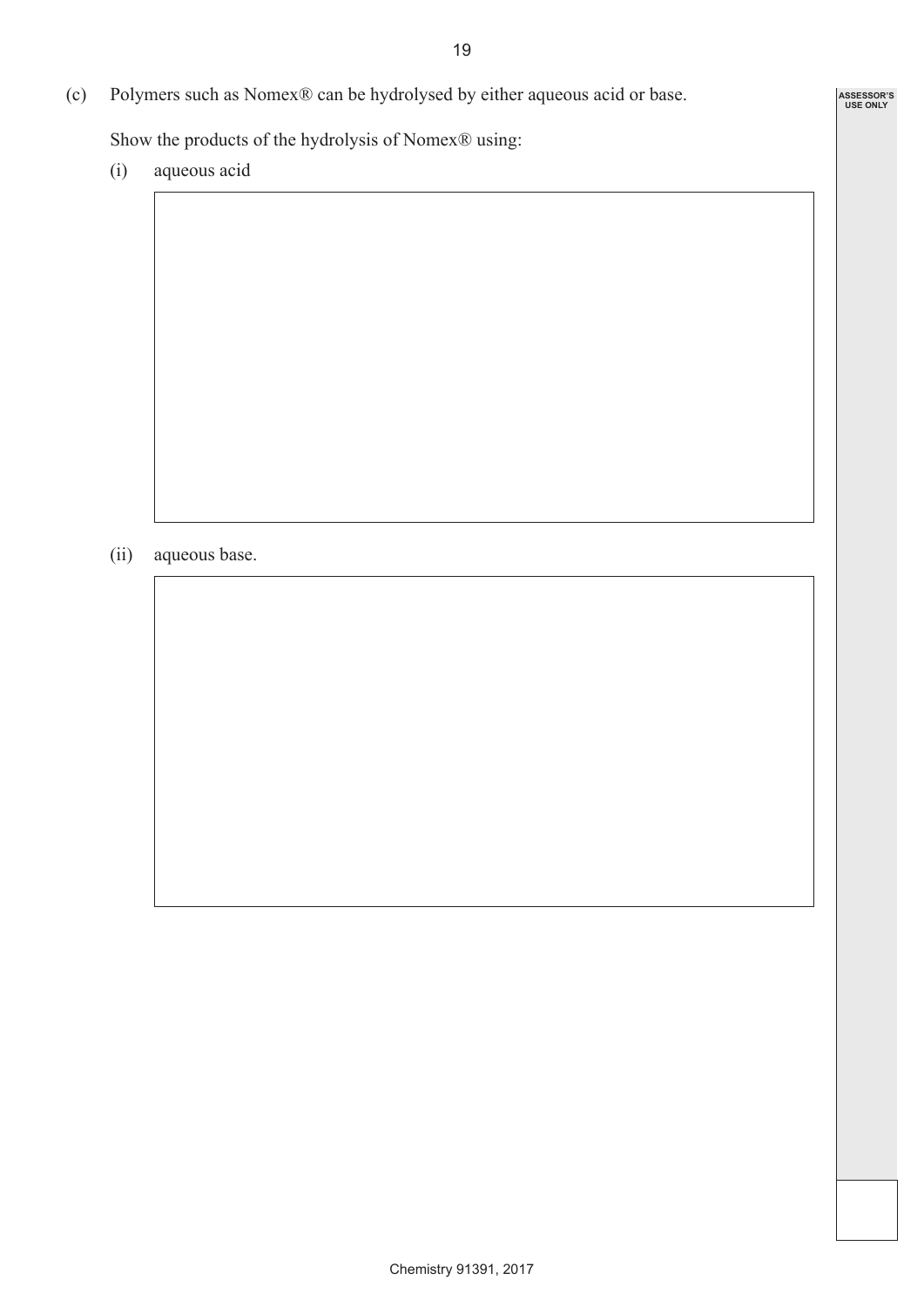| <b>TAU TÜMAHI</b> | He whārangi anō ki te hiahiatia.<br>Tuhia te (ngā) tau tūmahi mēnā e tika ana. | MÃ TE<br>KAIMĀKA<br>ANAKE |
|-------------------|--------------------------------------------------------------------------------|---------------------------|
|                   |                                                                                |                           |
|                   |                                                                                |                           |
|                   |                                                                                |                           |
|                   |                                                                                |                           |
|                   |                                                                                |                           |
|                   |                                                                                |                           |
|                   |                                                                                |                           |
|                   |                                                                                |                           |
|                   |                                                                                |                           |
|                   |                                                                                |                           |
|                   |                                                                                |                           |
|                   |                                                                                |                           |
|                   |                                                                                |                           |
|                   |                                                                                |                           |
|                   |                                                                                |                           |
|                   |                                                                                |                           |
|                   |                                                                                |                           |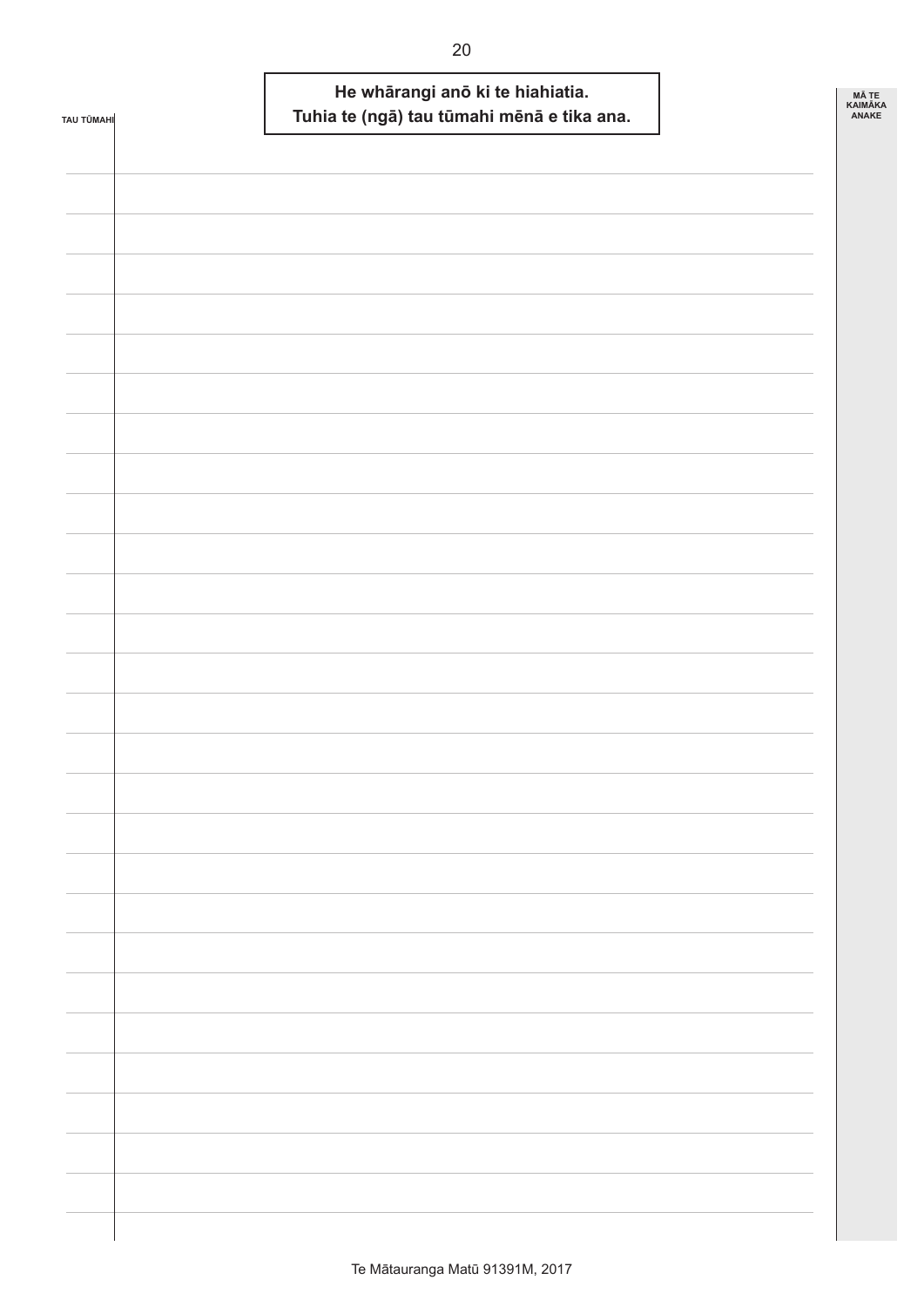|                            | Extra paper if required.                    | ASSESSOR'S<br><b>USE ONLY</b> |
|----------------------------|---------------------------------------------|-------------------------------|
| <b>QUESTION<br/>NUMBER</b> | Write the question number(s) if applicable. |                               |
|                            |                                             |                               |
|                            |                                             |                               |
|                            |                                             |                               |
|                            |                                             |                               |
|                            |                                             |                               |
|                            |                                             |                               |
|                            |                                             |                               |
|                            |                                             |                               |
|                            |                                             |                               |
|                            |                                             |                               |
|                            |                                             |                               |
|                            |                                             |                               |
|                            |                                             |                               |
|                            |                                             |                               |
|                            |                                             |                               |
|                            |                                             |                               |
|                            |                                             |                               |
|                            |                                             |                               |
|                            |                                             |                               |
|                            |                                             |                               |
|                            |                                             |                               |
|                            |                                             |                               |
|                            |                                             |                               |
|                            |                                             |                               |
|                            |                                             |                               |
|                            |                                             |                               |